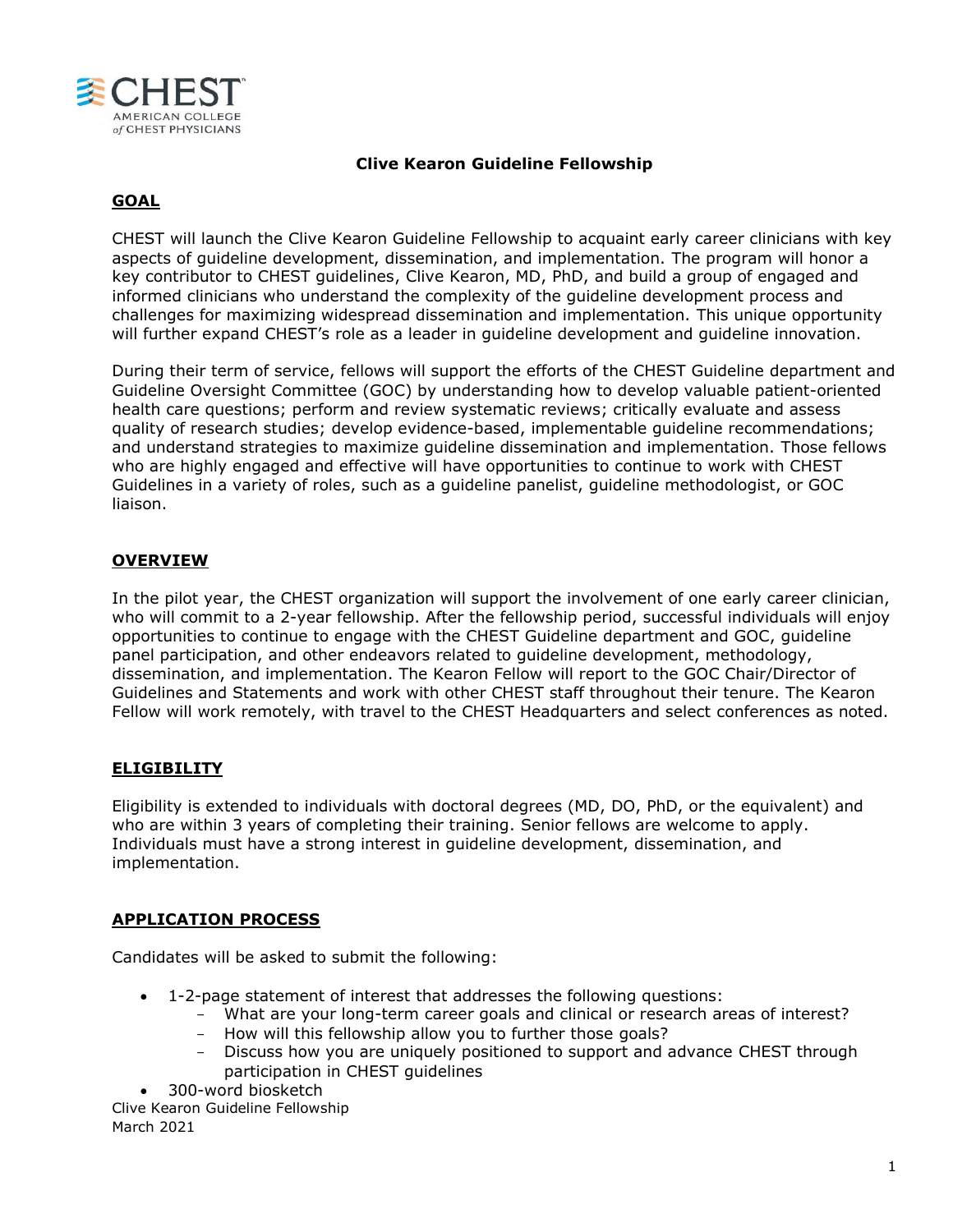- CV
- 2 letters of support (one letter must be from a division chief/program director)

The CHEST Director of Guidelines and Statements, GOC Chair and Vice-Chair, and key staff and members of the GOC will screen candidates and finalists will undergo an interview.

# **CURRICULUM/KEY ACTIVITIES**

The following curriculum and activities represent the major opportunities available, but the program can be tailored to the interests of the selected individual.

### **Society and Guideline Overview: CHEST Headquarters (Glenview, Illinois)**

Learning Objectives:

- 1. Differentiate the role of the organizational staff, leadership, and volunteer staff.
- 2. Navigate CHEST's organizational structure, including key staff roles, leadership and committee governance.
- 3. Understand the overall guideline development process and identify the key workflow stages.
- 4. Determine pathways for handling different types of documents related to guidelines (eg, clinical practice guidelines, expert panel reports, technical statements).
- 5. Understand CHEST Guidelines in the larger context of the organization's goals and mission.
- 6. Articulate overview of steps in developing a clinical practice guideline.
- 7. Leverage software and systems to support guideline development.

### **GRADE Guideline Development Workshop (TBD)**

Learning Objectives:

- 1. Explore key principles of evidence-based medicine and guideline development.
- 2. Facilitate the basic principles of guideline methodology based on the GRADE approach.
- 3. Effectively read a systematic review and conduct a systematic review using metaanalysis.
- 4. Develop expertise in GRADE, including critically appraising evidence, grading evidence quality, and moving from evidence to recommendation.
- 5. Create evidence profiles using the GRADE approach.
- 6. Determine strength of recommendation and overall evidence quality for a recommendation.

### **International Guideline Credentialing and Certification Program (Online)**

Learning Objectives:

- 1. Understand and describe the evidence-based methods to developing practice guidelines.
- 2. Explore how to apply evidence-based methods to a guideline.
- 3. Learn how to lead a guideline panel in reaching consensus on a recommendation for health questions.
- 4. Learn how to participate in a clinical practice guideline in a variety of roles: panelist, methodologist, and/or chair.

### **Other Travel**

Clive Kearon Guideline Fellowship The fellow will be required to attend the CHEST Annual Meeting. Additionally, the fellow will be required to attend guideline-specific meetings on an ad hoc basis.

March 2021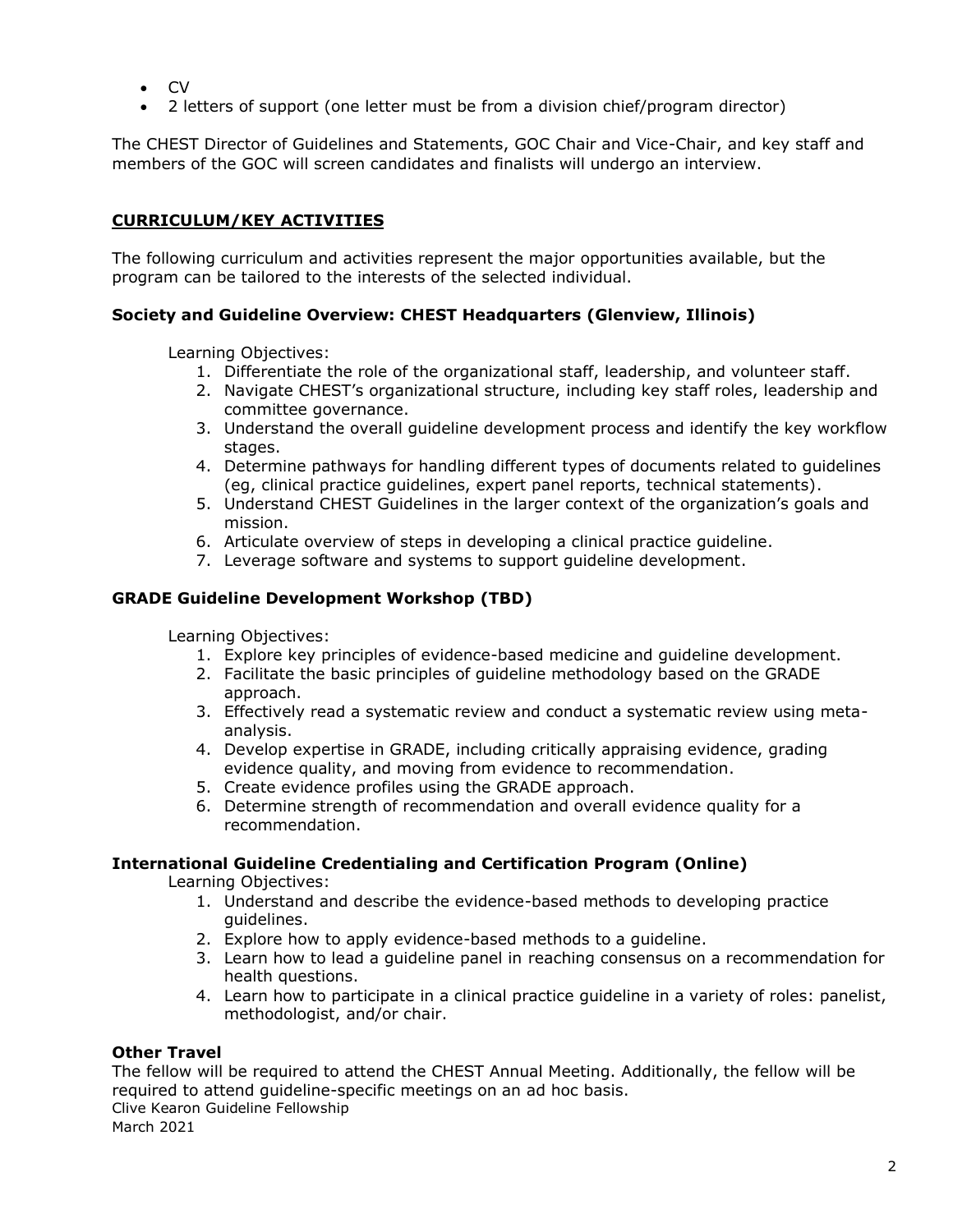## **Self-Study**

The Kearon Fellow will participate in self-study to learn about key aspects of evaluating and developing systematic reviews and GRADE methodology. The recommended self-study program includes engagement in reading and online activities. See Appendix for proposed resources.

### **RESPONSIBILITIES**

### **General Participation**

The Kearon Fellow will join the monthly calls of the GOC and take on needs that emerge. The Fellow will also have a role in the development of at least one guideline, which will require contributing to performing systematic reviews, evaluating and synthesizing available evidence, presenting data to guideline panelists, and formulating guideline recommendations. The Fellow will be a co-author on any systematic reviews and guidelines they contribute to in accordance with the International Committee of Medical Journal Editors (ICMJE) criteria.

### **Clinical Practice Guideline Review**

The Kearon Fellow will conduct review of a minimum of three clinical practice guidelines per year and discuss comments and feedback with the GOC Chair and Director of Guidelines and Statements.

### **Clinical Practice Guideline Development**

The key project to be undertaken during the fellowship term will be providing methodology support for a CHEST Clinical Practice Guideline. This will include the development of a systematic review that will serve as the basis of the guideline. With guidance from a senior methodologist, the fellow will be involved with formulating questions with the guideline panel, performing a systematic review of the literature, assessing the quality of individual studies, extracting and synthesizing data pertaining to each question, and formulating guideline recommendations and overall quality of evidence. CHEST methodology staff will provide direction and support at key intervals. The final systematic review and guideline will be submitted to *CHEST®* journal for potential publication.

### **Program Evaluation**

The Kearon Fellow will be asked to provide periodic feedback and at the culmination of the program will submit an overall evaluation that addresses whether the experience matched initial expectations and enabled the participant to further their originally stated goals. The Fellow will have an opportunity to offer recommendations for programmatic improvements.

### **TIMELINE**

| <b>March 2021</b> | Announce fellowship             |
|-------------------|---------------------------------|
| May 2021          | Application deadline            |
| July 2021         | Fellowship candidate selected   |
| January 2022      | Beginning of fellowship period  |
| December 2024     | Conclusion of fellowship period |

## **APPENDIX: ADDITIONAL SELF STUDY RESOURCES**

Clive Kearon Guideline Fellowship March 2021